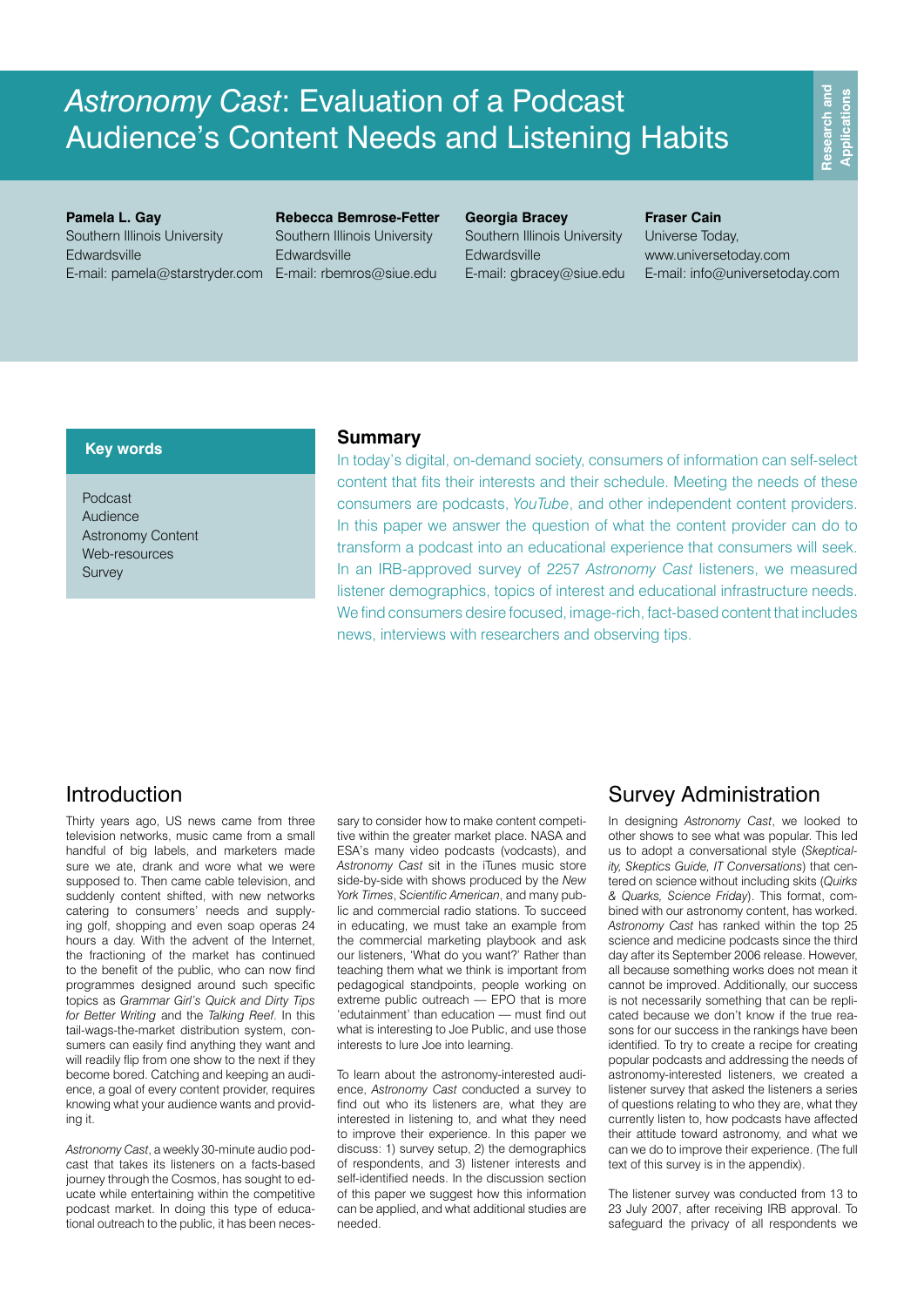used a secure socket layers (ssl) connection to a secure (https) webpage. We also did not ask for any identifying information and provided the option 'prefer not to answer' for all multiplechoice questions. Every question started with a null response. To allow duplicate surveys to be removed from our sample, we did save the IP addresses of all survey participants; that information was stored in an encrypted form.

The survey was promoted via a special promo podcast as well as in the 16 July episode of *Astronomy Cast*. As a lure to get people to complete the survey we promised survey participants access to a special, hidden, episode of *Astronomy Cast*. The promo episode was downloaded 10,003 times. The survey was completed 2437 times; however, there were 180 duplicate or spurious surveys. In the case of clear duplicates, defined as surveys with the same IP address and same answers to all multiple-choice data, we retained the record with more complete answers to the fill in the blank questions if there were any discrepancies. Spurious entries were defined as entries with multiple entries from the same IP address and randomized results that included the specific contradiction of a US or Canadian state and a non-US or Canadian country being selected as place of origin. An additional fifteen respondents had non-duplicate records, but indicated contradictory residence information. This represents 0.7% of our sample, and indicates we have a potential 'randomized clicks' error of  $\sim$  1% in our responses.

Our final sample size was 2257 and represents 23% of the audience during that time period. For comparison, the *Slacker Astronomy* (Gay, Price, & Searle, 2006, hereafter GPS06) surveys in 2005 and 2006 only obtained a 4% response rate. They used the potential to win a gift certificate as a lure. We believe our success in obtaining survey respondents is due entirely to providing all participants access to hidden content. This theory is supported by 8 emails from listeners who were upset that they did not get to participate in the survey and obtain access to the hidden show. We strongly recommend using premium content to encourage listener participation, with the caveat that the listener must be able to answer, 'prefer not to respond' to all questions.

While we would like to believe the survey respondents were a representative sample of *Astronomy Cast* listeners, there is no way to prove this is true. Research into non-response bias in surveys is difficult to do. How do you randomly select non-respondents when your target population is anonymous? We have been unable to identify a method to determine the actual bias in our survey. Listeners of *Astronomy Cast* download episodes anonymously. At no point is any information received that would allow us to contact listeners who do not self-identify.

# Listener Demographics

To determine who is listening to our episodes, we asked our listeners to self-identify personal characteristics including gender, age and education, as well as socio-economic characteristics such as household income and whether they owned a car. These characteristics are detailed in the appendix (questions 1-16).

#### **1. Listener Personal Characteristics**

Much to our frustration, we discovered that our audience is extremely gender skewed, with only 8.43% of the 2255 question respondents indicating they are female. This is a drop from the GPS06 surveys, which had 9% and 13% female respondents. *Astronomy Cast* has worked hard to have no sexual innuendo in its content and to promote women as scientists. Our only explanation for this extreme gender bias is the frequent comment that host Pamela Gay has a sexy voice (four respondents, to the question 'What type of content do you want to see?' commented on Gay's voice. Countless emails on this topic have also been received.). As a result of this survey, *Astronomy Cast* will work with a specialist on women and communications to help make their content appeal better to women.

In terms of age, we had a flat distribution from age 26 to 53 (each year of age had  $N = 53 \pm 7$ respondents), with an average age of  $40\pm10$ years and a mode of 31 years. Above and below ages 26 and 53 years, there is an expected rapid fall-off in listeners. Our content level is geared toward college level, and many younger listeners will find it pitched too high and turn away. At the older end, the drop is caused both by the drop in population numbers and the lower use of technology by those over 50 (*US*  *Census 2000*; Fox & Madden 2006). That said, we were very surprised to note there were 52 respondents (2% of those responding) aged 70 years and older (Figure 1).

Our listeners also came from all professional areas with only careers related to computers (23% of 2252 responding) contributing a double-digit percentage to our respondent pool. Students make up an additional 7.8% of our listeners, and the combined categories of K-12 and college educators make up 5.9% of our listeners. The only other area to break 5% was health/medicine with 5.4%.

Our listeners tend to be educated, with 33% of the respondents having a bachelor's degree (an additional 10% are graduate students), 30% having a undergraduate degree (an additional 5% are graduate students). It is always hard to understanding what household incomes mean when comparing international survey results; however, there is an undeniable trend to affluence in out survey data, with a strong curve in out data from low incomes to high incomes (Figure 2).

Our listeners also come from all over the world (see appendix, question 6). After removing all data from individuals who indicated a country other than Canada and the US while selecting a state/providence in the US or Canada, we found 58% of our respondents are from the US, 11% are from the UK, 7% are Australian, and 7% are Canadian. No other nations contributed



*Figure 1. The age distribution of Astronomy Cast listener survey respondents. The average age is 40±10 years and a mode of 31 years.*



*Figure 2. The income distribution of Astronomy Cast listener survey respondents. The total sample (N = 1843) is shown in red, and the sample of US respondents (N = 1122) is shown in blue.*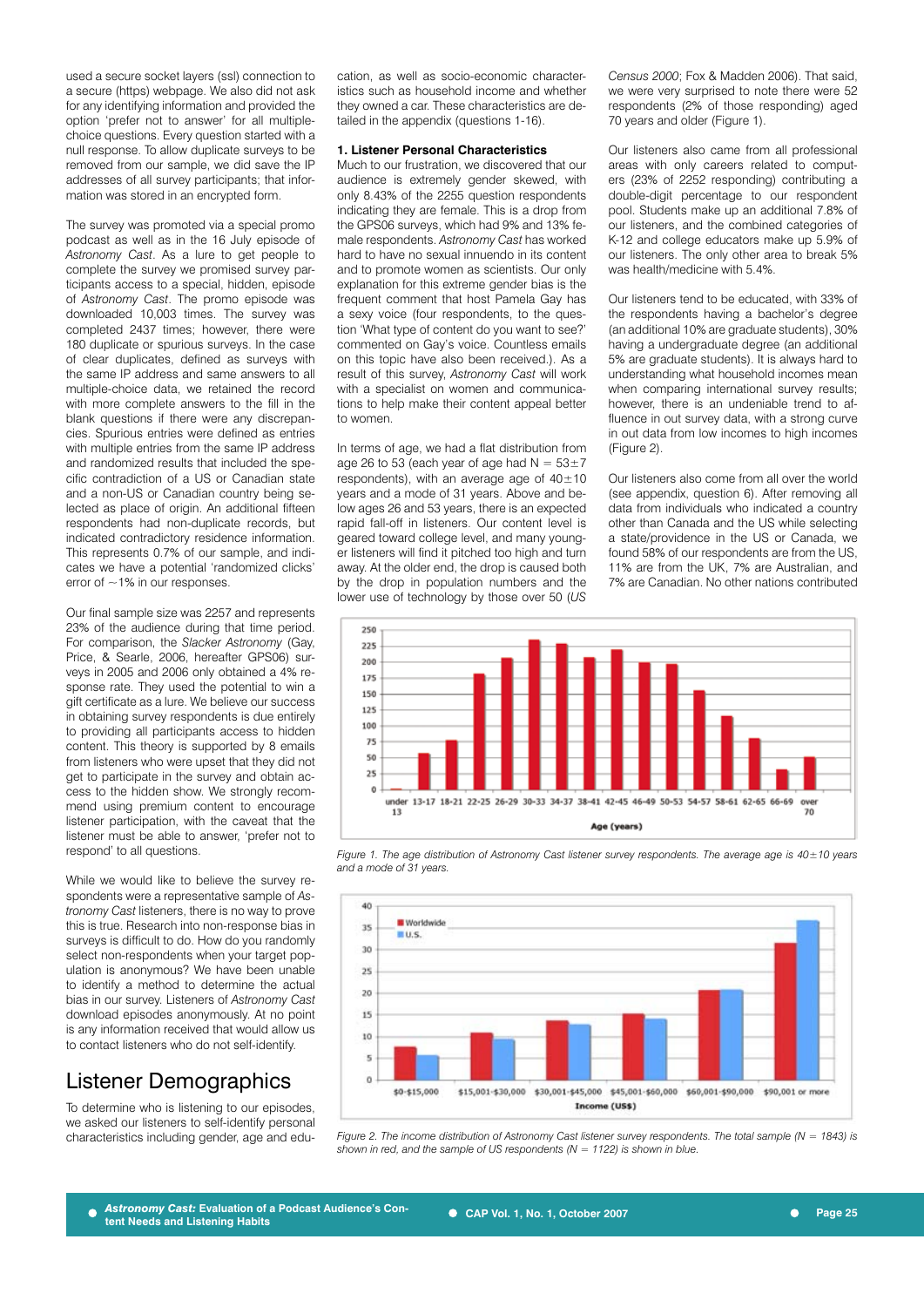more than 2% of our respondent pool. Together the respondents represented 72 nations.

#### **2. Listener Socio-economic Characteristics**

The average *Astronomy Cast* listener is affluent and surrounded by technology. 99.7% of the respondents have computers in their homes, and 94.9% of those homes are connected to the Internet. Over 85% of them live in homes with portable MP3 players, DVD players, and cell phones. 52% of their homes have video game players, and 56% have Digital Video Recorders. They are not subscribing to satellite radio (only 13% have it in their households), but they are listening to podcasts, with the average respondent listening to  $13.11 \pm 10.53$  podcasts. We do not feel this audience is necessarily typical of all podcasts, and in fact this audience is substantially wealthier than the GPS06 audience and is thus more able to have electronic gadgets.

### Audience Impact and **Needs**

#### **1. Impact of Podcasts on Listener Attitude toward Astronomy**

One of the most significant results of GPS06 was documentation of the ability of podcasts to transform individuals from not being interested or only passively being interested in astronomy, to individuals actively seeking astronomy content. In our survey, we replicated their study and found similar results (Table 1). We found that 25% of our listener respondents had no interest or a passive interest in astronomy prior to listening to astronomy-related podcasts. After listening to astronomy-related podcasts, 70% of these individuals had begun to actively seek astronomy content or had become amateur astronomers. GPS06 saw 61% and 63% gains in their surveys.

We also found that while only 31.6% of our respondents had taken astronomy courses in high school or college, 61.2% are now either attending or interested in attending local astronomy lectures and 68.9% are interested in learning how to become involved in amateur

*Table 1. Change in listener attitude toward astronomy content after listening to podcasts containing astronomy related content. We consider the first three categories passive content acquires and the last three categories active content acquirers.* 

|  | Option                                                                                    | % Before | % After | Change  |
|--|-------------------------------------------------------------------------------------------|----------|---------|---------|
|  | I knew how to spell<br>astronomy                                                          | 1.1      | 0.4     | $-0.7$  |
|  | I thought it was neat<br>when I was a kid                                                 | 2.9      | 0.1     | $-2.7$  |
|  | I will pay attention if it<br>crops up in<br>something I already read/<br>watch/listen to | 20.8     | 7.1     | $-13.7$ |
|  | I actively seek and read/<br>watch/listen<br>to stories about<br>astronomy                | 56.7     | 70.0    | 13.3    |
|  | I am an amateur<br>astronomer and/or go<br>to local astronomy club<br>meetings            | 16.7     | 20.1    | 3.5     |
|  | I am a professional<br>astronomer or<br>astronomy major in<br>college                     | 1.9      | 22      | 0.3     |

astronomy. To understand this result, we need to ask, 'Why didn't you take astronomy before?' and 'What created your interest?' in a future study.

We have clearly identified a population of people who have a growing interest in astronomy content. Through edutainment we have inspired individuals to seek more classical educational experiences, such as attending local lectures.

#### **2. Type of Content Being Listened to**

To determine the listening habits of the *Astronomy Cast* audience, we asked our listeners to tell us their favorite podcasts, their favorite science podcasts, and then to list up to ten podcasts they listen to on a regular basis. Listeners could leave any of the questions blank.

When asked to list up to ten podcasts listened to regularly, 1876 people responded by listing a total of 2227 unique podcasts. In their 11,805 responses (37% listed ten podcasts, 15% listed one, and 4-7% listed two-nine podcasts), they demonstrated diverse tastes in topic. We attempted to classify the format and publisher of all podcasts listed by more than twenty people. (Table 2, at the bottom of the article)

While it is hard to clearly distinguish professional podcasts from volunteer efforts, there was clear diversity. 54% were from radio, television, and magazine publishers, 3% were from NASA, and the rest were from individuals with unknown funding sources.

In terms of format 1.4% of the shows were vodcasts. It is unclear if this is indicative of a lack of interest in vodcasts in general, or if it simply reflects that there are fewer vodcasts in the preferred subjects of our audience or fewer players able to play them.

It is clear from this list that we are only reaching one niche — those interested in science and medicine. Of the ten most frequently listed podcasts (representing 29% of responses), only two are not categorized in "Science & Medicine" by iTunes. In fact, in looking at all podcasts listed at least twenty times (61% of those listed), 71% are categorized in "Science & Medicine".

The niche nature of our audience also carries into how listeners responded to the question 'What is your favorite podcast?' Table 3 lists the top ten favorite podcasts. Several trends can be noted in this data. The top ten podcasts (representing 60% of the responses) show listeners are non-discriminatory with regard to show length, but prefer podcasts with more than one host, that operate in a panel format, or with hosts interviewing experts. Interestingly, 2.3% of respondents specifically indicated they have no favorite podcast (14% of survey participants also left this question blank). See appendix, question 21 for a complete list of responses.

Listeners were also asked to identify their favorite science-based podcast (Table 4). Respondents show a clear preference toward science podcasts with only one host (only three in the top ten had more than one host), even though they still prefer interview-style presentations. We believe this reflects a dearth of multihost science-based podcasts. 22 of the top 25 Science and Medicine shows in iTunes are single-host productions. Of the top ten podcasts, only half are produced from radio shows. This implies that the best science podcasts can compete for listeners with radio shows made available through RSS feeds. (Table 5)

*Astronomy Cast* listeners are clearly a niche audience, listening to primarily science-based podcasts, while exhibiting interest in podcasts on tech news and current events. In general, most podcasts they listen to are hosted by one person, but they tend to prefer content presented in an interview, lecture or news magazine style. There is a sharp decline in the number of podcasts reported that have an average length of over an hour; by and large our respondents seem to be listening to podcasts between 30 minutes and an hour.

#### **3. Content Sought**

Each week *Astronomy Cast* presents a different topic for 30 minutes. Some shows are general (e.g. exoplanets), and others are more specific (e.g. Venus). By throwing out a variety of topics and hitting on both big picture topics and narrow topics we hope to meet the needs of our listeners. This is an uncomfortable strategy, and in the survey we asked the open-ended question, 'What type of content do you want to see?' so that we could provide what is actually wanted rather than guessing at what is wanted. Answers were sorted into 30 different bins to obtain a quantified breakdown of needs. A complete table of our bins and the number of responses fitting in each bin is listed in Appendix B. Full responses from listeners are not

*Table 3. 10 podcasts most frequently listed as "favourite podcast" by respondents to the Astronomy Cast listener survey.*

| <b>Podcast Name</b>                 | Avg Length (hh:mm) | # Hosts        | Topic              | Presentation | N   |
|-------------------------------------|--------------------|----------------|--------------------|--------------|-----|
| Astronomy Cast                      | $0:15 - 0:30$      | $\overline{c}$ | Science & Medicine | Discussion   | 689 |
| The Skeptic's Guide to the Universe | $1:15 - 1:30$      | 6              | Science & Medicine | Panel        | 200 |
| Universe Today                      | $0:05 - 0:15$      |                | Science & Medicine | Interviews   | 70  |
| This Week in Tech                   | $1:00 - 1:15$      | 4              | <b>Tech News</b>   | Panel        | 48  |
| None                                |                    |                |                    |              | 45  |
| BBC: In Our Time                    | $1:30 - 1:45$      | 4              | Society & Culture  | Panel        | 32  |
| All                                 |                    |                |                    |              | 24  |
| This American Life                  | $0:45 - 1:00$      |                | Society & Culture  | Talk Show    | 22  |
| NPR: Wait, wait Don't tell me!      | $0:45 - 1:00$      |                | <b>News</b>        | Game show    | 21  |
| Mysterious Universe                 | $0:45 - 1:00$      |                | Science & Medicine | Discussion   | 20  |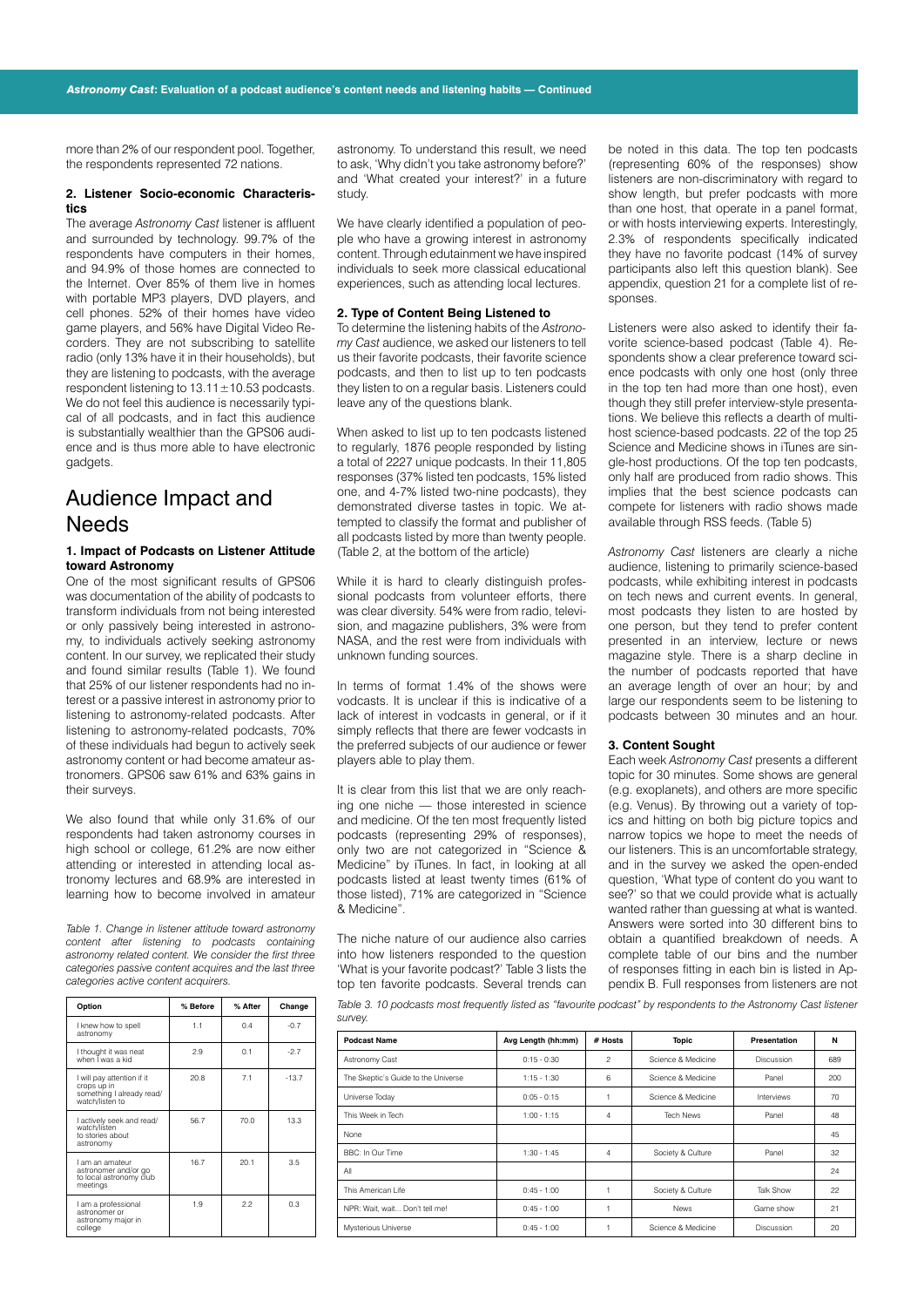*Table 4. 10 podcasts most frequently listed as "favourite science podcast" by respondents to the Astronomy Cast listener survey.*

| <b>Podcast Name</b>                        | Avg Length<br>(hh:mm) | # Hosts        | <b>Topic</b>       | Presentation | N    |
|--------------------------------------------|-----------------------|----------------|--------------------|--------------|------|
| Astronomy Cast                             | $0:15 - 0:30$         | $\mathfrak{p}$ | Science & Medicine | Discussion   | 1244 |
| The Skeptic's Guide to<br>the Universe     | $1:15 - 1:30$         | 6              | Science & Medicine | Panel        | 130  |
| Universe Today                             | $0:05 - 0:15$         | 1              | Science & Medicine | Interviews   | 87   |
| NPR: Science Friday                        | $1:45 - 2:00$         | 1              | Science & Medicine | Interviews   | 43   |
| Science Talk                               | $0:15 - 0:30$         | 1              | Science & Medicine | Interviews   | 34   |
| CBC Radio: Quirks &<br>Quarks              | $0:45 - 1:00$         | 1              | Science & Medicine | Interviews   | 33   |
| <b>ABC Radio National</b><br>Science Show  | $0:45 - 1:00$         | 1              | Science & Medicine | <b>News</b>  | 32   |
| <b>BBC: The Naked</b><br><b>Scientists</b> | $0:45 - 1:00$         | 1              | Science & Medicine | Interviews   | 31   |
| This Week in Science                       | $0:45 - 1:00$         | $\mathfrak{p}$ | Science & Medicine | <b>News</b>  | 30   |
| None                                       |                       |                |                    |              | 24   |
| SFTI: Are We Alone?                        | $0:45 - 1:00$         | 1              | Science & Medicine | Discussion   | 18   |
| Astronomy Magazine<br>Podcast              | $0:05 - 0:15$         | 1              | Science & Medicine | <b>News</b>  | 18   |

being made available to protect the privacy of respondents who opted to give personal information within the open response sections of this survey.

We found *Astronomy Cast* listeners are seeking a wide variety of astronomy-related content in their podcasts. Over 30 different desired topics were identified from the survey responses, ranging from the very complex and theoretical "Relativity" and "Quantum Mechanics", to the more concrete and familiar "Solar System Objects". Our respondents indicated the greatest desire to hear about thought-provoking, deep topics, with "Cosmology" requested in 5.5 % of the responses and "New Theories" following at 4.2%. Other popular requests were for more "Physics" and for more "Cutting Edge Research", at 3.3% and 3.1% respectively.

There was also a large interest in keeping upto-date with information relating to our own Solar System. In 4.1% of the responses, listeners requested topics concerning the Sun, planets, and other Solar System objects. Another 2.1% wanted updates on the various probe and satellite missions that are under way in the Solar System, including past and possible future missions. This thirst for the latest information was also expressed more generally with approximately 6% of the responses requesting news of various types — discoveries, sky objects to observe, spacecraft missions, and general, brief news updates each week.

These results match with our multiple choice question responses to the question, 'What is your favorite type of show?' Of 2112 responding, 85% prefer the topic shows, 7% prefer shows in which we answer listener questions, and 8% prefer shows in which researchers are interviewed.

As well as asking about what content is needed, we also asked if the show is currently pitched at too high or two low a level on a five-point Likert scale. The overwhelming majority of our listeners (76% of 2154 responding) said the show is pitched just right, very few thought it was a little too hard (3%) or way too hard (two people), and some thought it was a little too simplified (20%) or way too simplified (1%).

#### **4. Desired Web-resources**

Currently, *Astronomy Cast* provides on its website the following content: links to mp3 audio files and a web-based audio player, show notes which include summaries of show content with extras such as definitions, expanded explanations, and links, as well as transcripts with embedded images. This content is provided regularly, but the formatting and richness of the content is very ad hoc, and is based on what

*Table 5. Top 25 podcasts in iTunes Science and Medicine on Sept 12, 2007.*

| Rank           | <b>Podcast Name</b>                   | # Hosts        | Host(s)                        | Producer                 |
|----------------|---------------------------------------|----------------|--------------------------------|--------------------------|
| $\mathbf{1}$   | 60-second Psych                       | $\mathbf{1}$   | Christie Nicholson             | Scientific American      |
| $\overline{c}$ | Science Friday                        | $\mathbf{1}$   | Ira Flatow                     | <b>NPR</b>               |
| 3              | Radio Lab                             | $\mathfrak{p}$ | Jay Abrumrad & Robert Krulwich | <b>WNYC</b>              |
| 4              | BrainStuff: The HowStuffWorks Podcast | $\mathbf{1}$   | Marshall Brain                 | <b>HowStuffWorks</b>     |
| 5              | <b>Wild Chronicles</b>                | $\mathbf{1}$   | Boyd Matson                    | National Geographic      |
| 6              | Science Talk                          | $\mathbf{1}$   | Steve Mirsky                   | Scientific American      |
| $\overline{7}$ | Hidden Universe HD                    |                | Dr. Robert Hurt                | NASA/SSC                 |
| 8              | Hubblecast HD                         | $\mathbf{1}$   | Dr. Joe Liske                  | ESA/Hubble               |
| 9              | 60-second Science                     | $\mathbf{1}$   | Karen Hopkin                   | Scientific American      |
| 10             | NPR: Hmmm Krulwich on Science         | $\mathbf{1}$   | Robert Krulwich                | <b>NPR</b>               |
| 11             | The Skeptic's Guide to the Universe   | $\mathbf{1}$   | Dr. Steven Novella             | <b>NFSS</b>              |
| 12             | NPR: Environment                      | $\mathbf{1}$   | Varies                         | <b>NPR</b>               |
| 13             | NOVA   PBS                            | $\mathbf{1}$   | Varies                         | WGBH                     |
| 14             | HD NASA's JPI                         |                | N/A                            | <b>NASA</b>              |
| 15             | Green.tv                              |                | N/A                            | green.tv                 |
| 16             | Science Times                         | $\mathbf{1}$   | David Corcoran                 | New York Times           |
| 17             | NASACast Video                        |                | N/A                            | <b>NASA</b>              |
| 18             | The Naked Scientists                  | $\mathbf{1}$   | Dr. Chris Smith                | Cambridge University     |
| 19             | Food Science                          | $\mathbf{1}$   | Dr. Kiki                       | ON Networks              |
| 20             | Astronomy Cast                        | $\overline{c}$ | Fraser Cain & Dr. Pamela Gay   | Astronomy Cast           |
| 21             | TERRA: The Nature of our World        |                | Varies 1-2 filmmakers          | Montana State University |
| 22             | Quirks & Quarks - Segmented Show      | $\mathbf{1}$   | <b>Bob McDonald</b>            | CBC Radio One            |
| 23             | Skepticality                          | $\overline{c}$ | Derek Colanduno & Swoopy       | Skeptic Magazine         |
| 24             | Nature Podcast                        | $\mathbf{1}$   | Chris Smith                    | Nature                   |
| 25             | National Geographic World Talk        | $\mathbf{1}$   | Patty Kim                      | National Geographic      |



we find interesting. In order to better meet our users' needs, we asked them the open-ended question, 'What online materials do you want to see with each show?'

Of the 1239 responses, the vast majority fell into two categories: 'Everything is all right as is' (23%) and 'I don't visit the website' (19%). Those not visiting the website consistently stated they listen to our podcast while away from their computer. The remaining 713 respondents (58%) listed specific online content as needed (see appendix). While the majority of their needs, such as images, links and show notes, were expected, three results caught us completely off guard. Specifically 4% of those stating specific needs requested references to original journal articles, 3% wanted us to

**Page 27**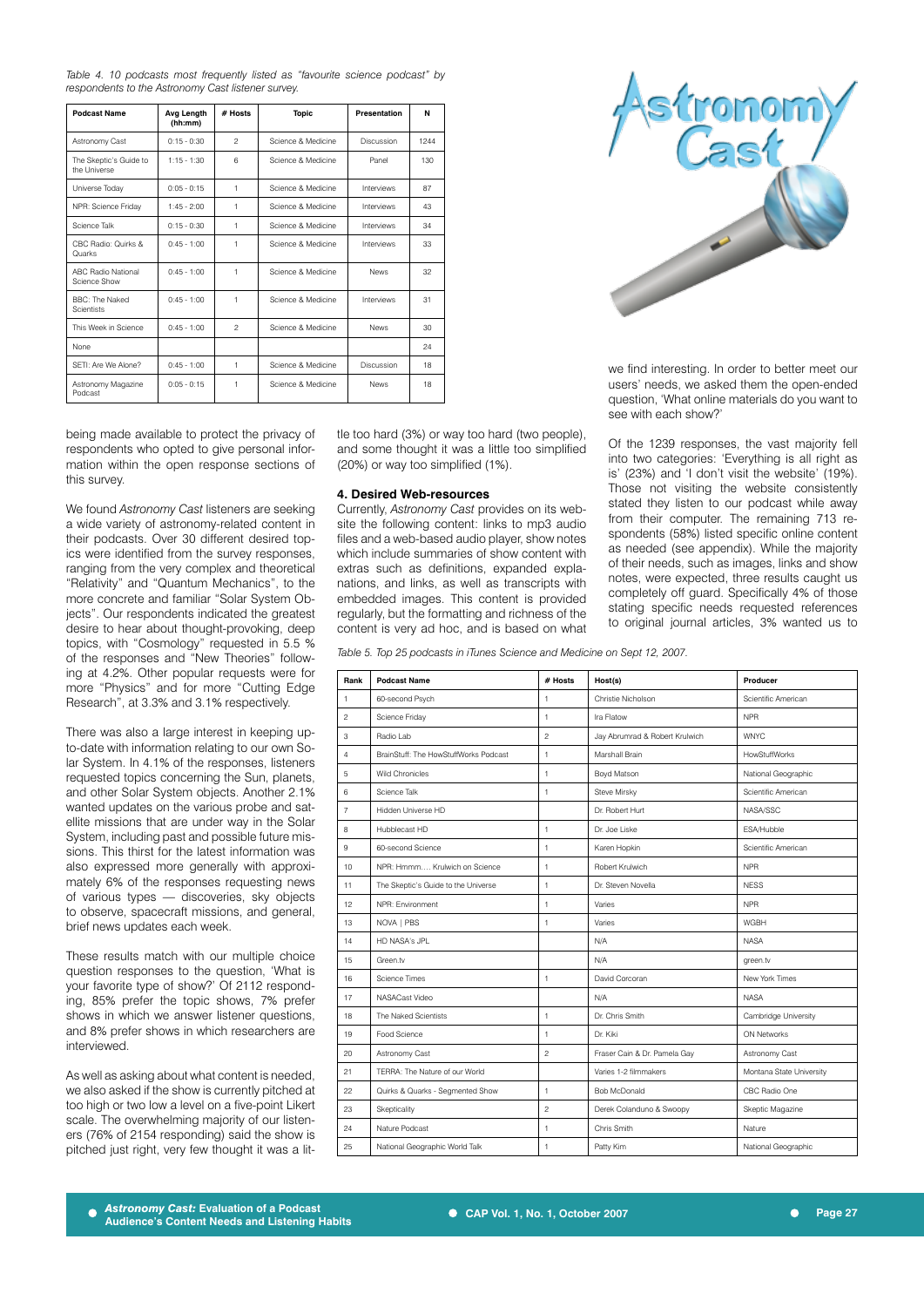explain the equations behind the concepts, and 3% wanted educational materials or slide shows to accompany the audio. Additionally, eight people asked for quizzes to accompany the shows so they could test their learning. We believe these requests indicate that people want to use these shows to obtain a high level of astronomy understanding and wish to make sure their understanding is correct.

Another unexpected result was that seven respondents indicated they do not listen to the show, but rather read our transcripts to access our content. Reasons stated included being hearing impaired (one person), not understanding English well enough to understand the spoken podcast (one person), and not being able to download large audio files (five people). While these seven people represented less than 1% of those responding, it should be noted that we did not specifically ask if people listen to our show or read our transcripts, so we do not know how large a population these people represent. This is a question that will need to be asked in a follow-up survey. We believe this result indicates that the simple act of providing transcripts to audio and video shows can allow the content to reach into underserved communities, including the hearing-impaired and those with limited Internet access.

Listener survey responses also addressed show format. Currently, *Astronomy Cast*, is an audio-only show processed to 64 kilobytes per second (kbs), and the typical show is 12- 15 megabytes in size. Of those listing specific needs, 12% requested enhanced or video podcasts that would show images and/or video of topics being discussed. An additional 1% of

#### **Bios**

**Dr. Pamela L. Gay** is an assistant research professor at Southern Illinois University Edwardsville. Her research interests include variable stars and assessing the impact of new media astronomy content on informal audiences. When not in the classroom or doing research, she co-hosts *Astronomy Cast* and writes the blog StarStryder.com.

**Rebecca Bemrose-Fetter** is an undergraduate majoring in physics at Southern Illinois University Edwardsville. In her free time, she has given volunteer astronomy presentations to Girl Scout groups and run astronomybased sessions at conferences for gifted and talented children. Rebecca is the assistant producer of *Astronomy Cast*.

**Georgia Bracey** is a graduate student in Physics & Astronomy Education Research at Southern Illinois University Edwardsville, an experienced elementary school teacher and an amateur astronomer. She is currently interested in science education and public outreach, including the development and evaluation of science curricula and science teaching methods.

**Fraser Cain** is the publisher of *Universe Today*, a space and astronomy news website. He's also a freelance writer, with several published books, and articles in periodicals such as Wired. Fraser has also held executive positions in software and technology companies in Vancouver, BC. He's also co-host of *Astronomy Cast*.

those responding requested low-bandwidth versions of shows.

As with many surveys with open-ended questions, this survey did log several responses that were silly or social rather than intellectual in nature. On the reasonable side, nine people requested pictures of the *Astronomy Cast* hosts so they could know what the people they were listening to look like. On the unreasonable side, one person requested email addresses for all scientists mentioned in the show, three people requested images of naked women, one person requested a live band (other information shows, such as *Geologic*, do have this), and one person requested more cowbell. While we now intend to include pictures of the hosts online, the other needs in the area will go unmet.

### **Discussion**

From our survey respondents, we can begin to envision a formula for an ideal show. Specifically, the perfect show should be under one hour, feature two hosts, and include interviews with real scientists, five-minute news updates, and information on any celestial events of interest to amateur astronomers. These shows should, ideally, be available in multiple formats (highquality 64 kbs audio, low-quality 16 kbs audio, and possible video/enhanced mp4 format). Accompanying shows should be transcripts, links to supplementary materials including educational resources and original journal articles, and as many images and videos as possible. This formula is actually fairly close to the audio format of the existing and highly popular *Skepticality* podcast, although they do not have the requested online content.

In designing shows, our survey seems to indicate that there is a need for high-level content that requires listeners to intellectually reach. *Astronomy Cast* is pitched at a college-level that assumes the listener has had introductory science courses. In fan mail letters (not quantified due to lack of IRB approval to use them in research), listeners often comment that they cannot listen while doing other things because they must concentrate on our show. They also often comment that they must listen to shows multiple times and read the online content to feel confident that they fully understand the content of the shows. In future studies we feel there is a need to address the question how much effort listeners put into learning through the *Astronomy Cast* podcast.

This study allowed us to get an initial, quantified understanding of our listeners' demographics and needs. In also raised some interesting questions. In future studies we wish to ask further questions. What brings passive seekers of astronomy content to an astronomy podcast? How many "listeners" are actually reading our transcripts rather than listening to the show (and why)? And also, what about *Astronomy Cast* do people like most and least? We also need to ask the people who are now interested in astronomy classes why they did not take astronomy before and what created their interest.

After working to make our online content better reflect the needs of our listeners outlined in this paper, we will do a second listener survey to address the questions and to learn what new needs our listeners have discovered they cannot live without.

### Conclusion

It's a cliché, but it's true. The Internet really is a revolutionary tool for reaching a highly targeted audience and delivering a comprehensive collection of multimedia resources: audio, video, animation and text. And this road goes both ways, allowing audiences to give nearly instant feedback to educators, allowing them to fine-tune their presentation to the needs of the audience.

The hunger for astronomy information is enormous, and is exemplified by the popularity of photographs from the *Hubble Space Telescope*. Listeners told us they can handle complex subjects as long as they are made understandable. Over time, their understanding and capabilities grow, as they learn to digest more and more complex information.

Perhaps what surprised us most during this survey process is the enthusiasm of the audience. They are learning about astronomy because they enjoy it, not because they have to. They find it intellectually stimulating, and want to know more. Time and time again we hear how our audience appreciates that we do not 'dumb things down.'

Podcasts like *Astronomy Cast* allow educators to deliver on the public enthusiasm for science information; inexpensively and quickly, and bypassing the traditional media gatekeepers that assumed the public is too ignorant or vacuous to handle the wonders of the Universe that nature reveals to anyone who cares to go searching for it.

Through podcasting, initially passive content non-seekers can be transformed into individuals who actively seek public lectures, classes and other astronomy activities. This introduces podcasts as a new tool to bring people into amateur astronomy. Podcasts appeal to a large range of ages, with our show appealing equally to people in their late twenties and early fifties. While the people who interact with podcasts tend to be college educated and affluent, and tend to have a lot of technological gadgets in their households, they are not just people employed in computer-related fields. Our audience includes people from all career fields. The audience is also global, with a podcast being produced in the US by a Canadian — US collaboration reaching 72 nations on six continents. This simple-to-produce communications media is a way to produce globally accessible content that can change attitudes and inspire learning.